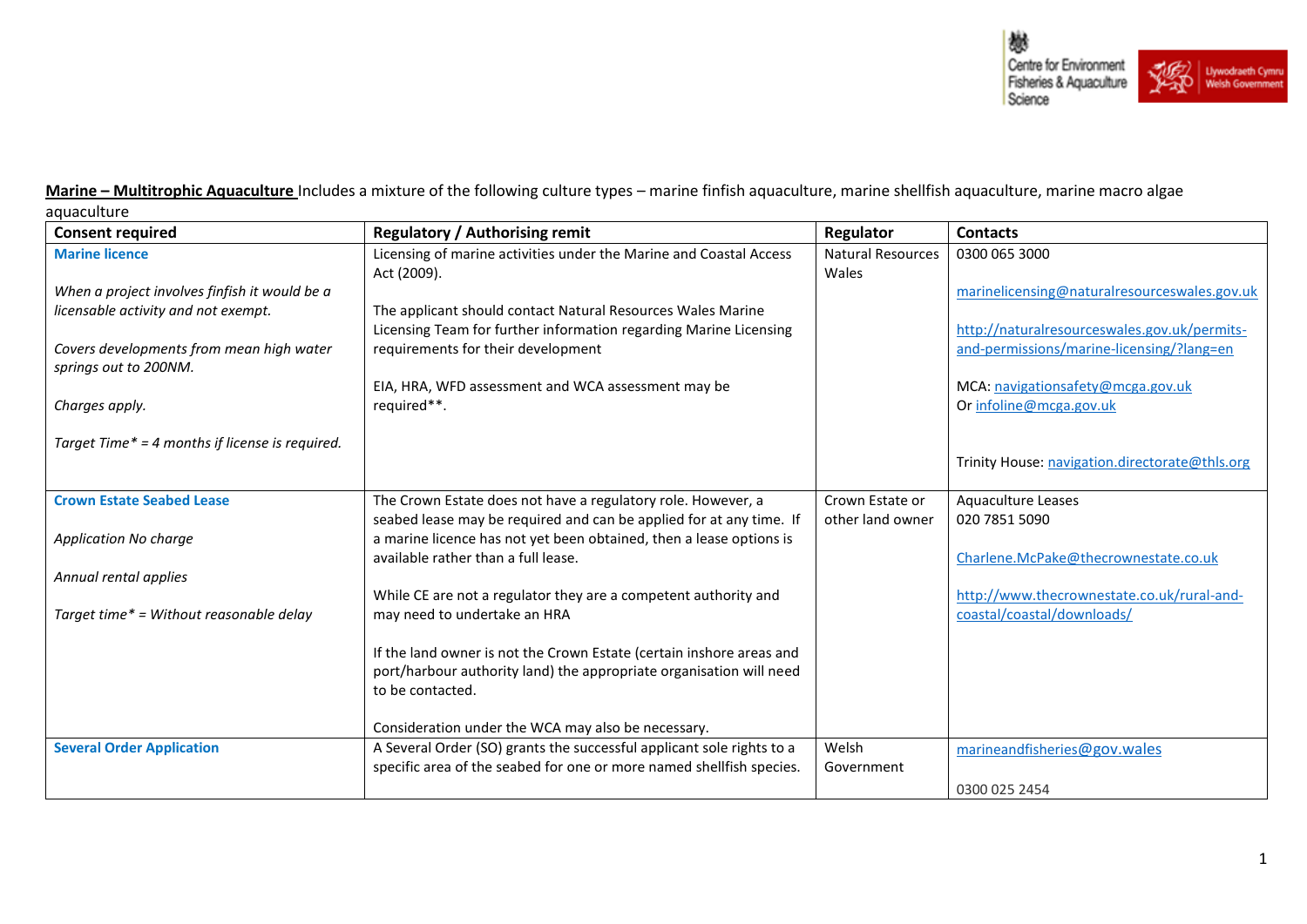

| These are not mandatory, but can give security<br>of tenure and some degree of stock protection<br>in law to successful applicants.<br>Extends out to 6 NM.  | SO's are issued under the Sea Fisheries (Shellfish) Act 1967 as<br>amended.<br>Welsh Gov. are the responsible body for issuing SOs, they are a<br>competent authority and may need to undertake an HRA                                                                                                                                                                           |                                                                                                                                                                                                             | https://gov.wales/shellfisheries-several-orders-<br>and-regulating-orders<br>The FHI can also provide advice on SRO's<br>fhi@cefas.co.uk |
|--------------------------------------------------------------------------------------------------------------------------------------------------------------|----------------------------------------------------------------------------------------------------------------------------------------------------------------------------------------------------------------------------------------------------------------------------------------------------------------------------------------------------------------------------------|-------------------------------------------------------------------------------------------------------------------------------------------------------------------------------------------------------------|------------------------------------------------------------------------------------------------------------------------------------------|
| The process of consultation and issue can be<br>lengthy due to the fact that the Orders follow<br>Parliamentary process.                                     | Consideration under the WCA may also be necessary.                                                                                                                                                                                                                                                                                                                               |                                                                                                                                                                                                             |                                                                                                                                          |
| <b>Sanitary Surveys</b><br>Required to identify suitable sampling points for<br>the shellfish classification monitoring (see<br>below)                       | Undertake a collection of tasks termed a 'sanitary survey' to identify<br>sources of pollution in shellfish harvesting and relay areas, and<br>provision of a sampling plan in accordance with EC Regulation<br>854/2004                                                                                                                                                         | <b>Food Standards</b><br>Agency (FSA) are<br>the Competent<br>Authority.<br>Actual surveys<br>undertaken by<br>local authorities<br>and other<br>responsible<br>agencies as most<br>applicable.             | Food.Policy.Wales@food.gov.uk<br>http://www.food.gov.uk/enforcement/monitor<br>ing/shellfish/ssurveys                                    |
| <b>Shellfish Classification</b><br>Water and shellfish sampling is carried out by<br>local health authorities to ensure food safety of<br>the final product. | Classification of shellfish harvesting areas under EC Regulation<br>854/2004<br>All shellfish harvested for human consumption must originate from<br>classified waters, and the shellfish must meet minimum<br>microbiological standards so that they are fit for human<br>consumption. There is a requirement for shellfish producers to meet<br>certain end product standards. | <b>Food Standards</b><br>Agency (FSA) are<br>the Competent<br>Authority and<br>determines the<br>classification for<br>each shellfish bed<br><b>Local Authorities</b><br>are responsible<br>for undertaking | Food.Policy.Wales@food.gov.uk<br>http://www.food.gov.uk/enforcement/monitor<br>ing/shellfish/shellharvestareas                           |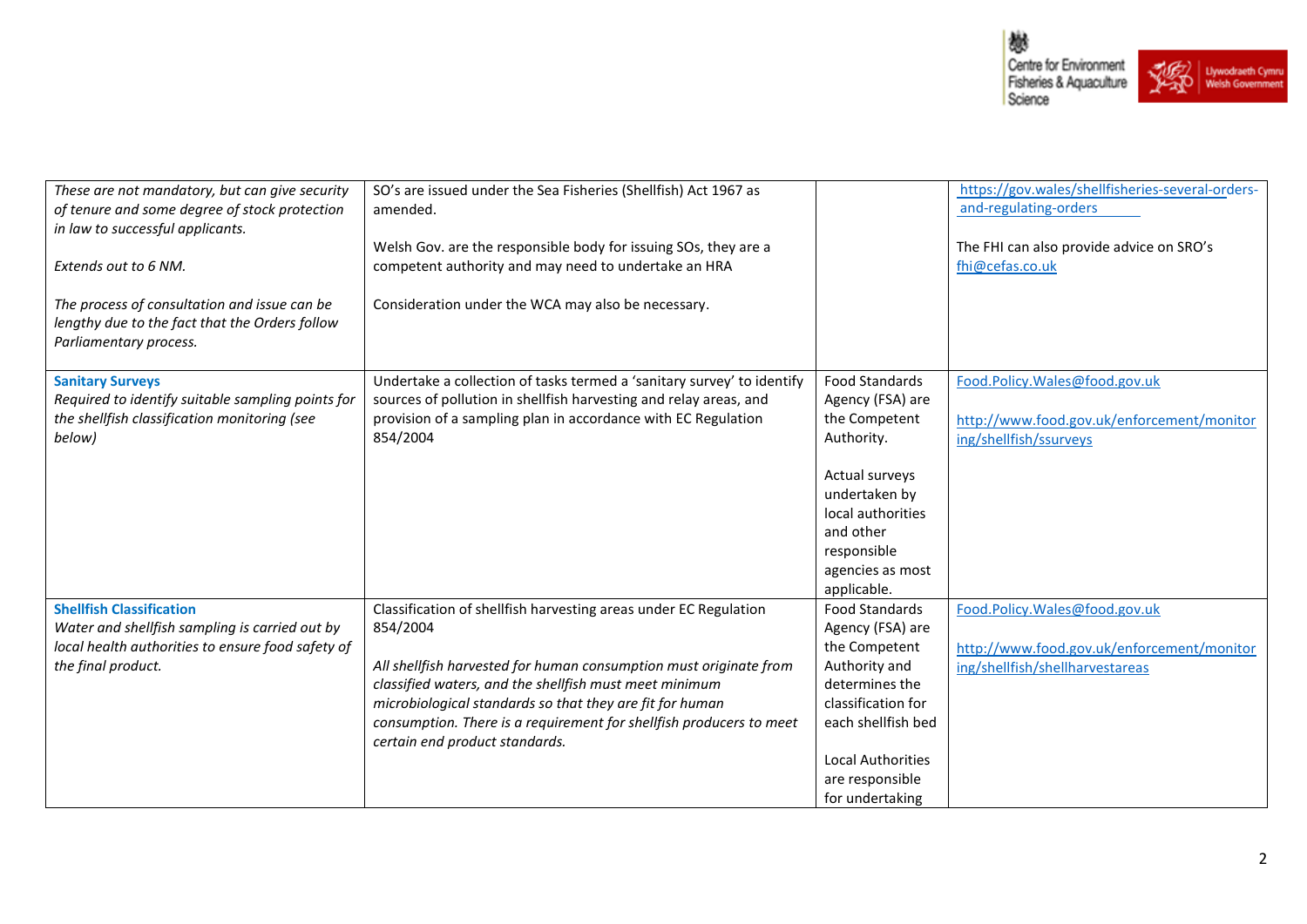

|                                                 |                                                                      | official control         |                                                      |
|-------------------------------------------------|----------------------------------------------------------------------|--------------------------|------------------------------------------------------|
|                                                 |                                                                      | sampling.                |                                                      |
| <b>Biotoxin Monitoring</b>                      | Biotoxin monitoring is carried out by the FSA to ensure that         | FSA is the central       | shellfishtoxins@foodstandards.gsi.gov.uk             |
|                                                 | harvested shellfish meet certain standards and do not pose a risk to | competent                |                                                      |
| All shellfish harvesting areas must be assessed | human health. This monitoring is a requirement of EC Regulation      | authority and co-        | 020 7276 8046                                        |
| for the presence of harmful algal species       | 854/2004.                                                            | ordinates and            |                                                      |
|                                                 |                                                                      | funds the testing.       |                                                      |
|                                                 | Cefas (FHI) undertake phytoplankton monitoring as part of biotoxin   |                          |                                                      |
|                                                 | monitoring                                                           | <b>Local Authorities</b> |                                                      |
|                                                 |                                                                      | are responsible          |                                                      |
|                                                 |                                                                      | for undertaking          |                                                      |
|                                                 |                                                                      | official control         |                                                      |
|                                                 |                                                                      | sampling.                |                                                      |
| <b>Discharge Licences</b>                       | Abstraction and Discharges under Environmental permitting            | <b>Natural Resources</b> | 0300 065 3000                                        |
|                                                 | regulations (England & Wales) 2010                                   | Wales                    |                                                      |
| Charges apply                                   | EIA, HRA, WFD assessment and WCA assessment may be required.         |                          | permitreceiptcentre@naturalresourceswales.g<br>ov.uk |
| Target time* = for full application up to 3     |                                                                      |                          |                                                      |
| months due to changes to exempt uses and        |                                                                      |                          | http://naturalresourceswales.gov.uk/permits-         |
| amounts from Jan 2018.                          |                                                                      |                          | and-permissions/?lang=en                             |
| <b>Authorisation to operate an Aquaculture</b>  | Authorisation of aquaculture production businesses (APBs) under      | Fish Health              | 01305 206700                                         |
| <b>Production Business</b>                      | the Aquatic Animal Health (England & Wales) Regulations 2009,        | Inspectorate (FHI)       |                                                      |
|                                                 | consult NRW as part of process.                                      |                          | fhi@cefas.co.uk                                      |
| (An authorisation in principle may be available |                                                                      |                          |                                                      |
| before the APB is up and running)               | FHI are a competent authority under nature conservation directives,  |                          | https://www.gov.uk/fish-and-shellfish-farm-          |
|                                                 | HRA may be required.                                                 |                          | authorisation-and-registration                       |
| No charges                                      |                                                                      |                          |                                                      |
| Target time* = 90 days including consultation   | N.B. Authorisation for APB, Import & Permitting of Alien species may |                          |                                                      |
|                                                 | all be dealt with as one by FHI in many cases.                       |                          |                                                      |
|                                                 |                                                                      |                          |                                                      |
| <b>Lobster Deposit Licence</b>                  | The Lobsters (Control of Deposit) Order 1981.                        | Fish Health              | 01305 206700                                         |
|                                                 |                                                                      | Inspectorate (FHI)       |                                                      |
|                                                 |                                                                      |                          | fhi@cefas.co.uk                                      |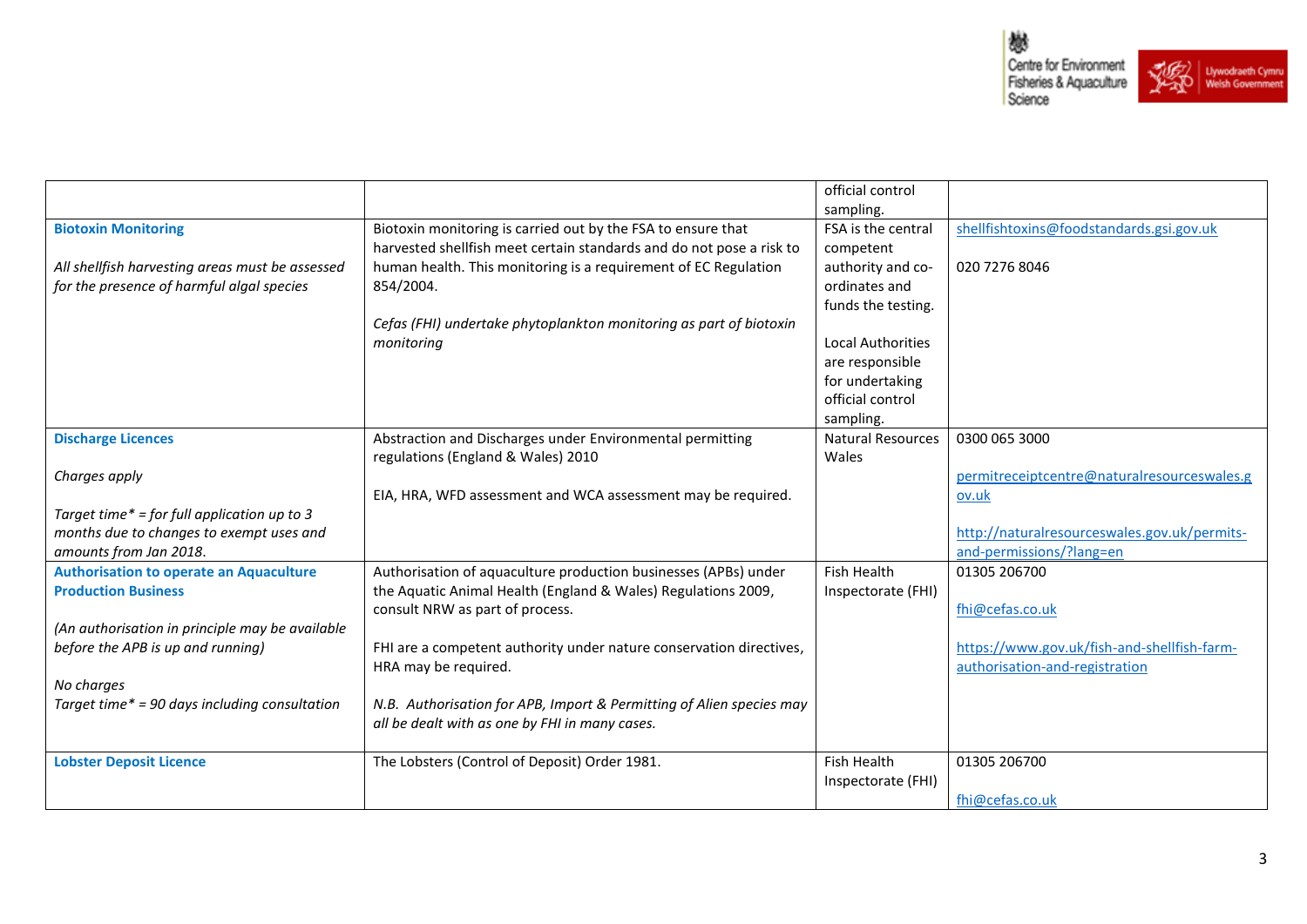

| (Only required if European lobsters are to be<br>stored with American lobsters and the facility is | Competent authority under nature conservation directives, licensing<br>conditions of lobster deposition preclude need for HRA. |                      | https://www.gov.uk/government/publications/<br>application-to-deposit-lobsters-form-fis9 |
|----------------------------------------------------------------------------------------------------|--------------------------------------------------------------------------------------------------------------------------------|----------------------|------------------------------------------------------------------------------------------|
| within 1 mile of tidal waters.)                                                                    |                                                                                                                                |                      |                                                                                          |
|                                                                                                    | N.B. Authorisation for APB, Import & Permitting of Alien species may                                                           |                      |                                                                                          |
| No charges                                                                                         | all be dealt with as one by FHI in many cases.                                                                                 |                      |                                                                                          |
| Target time $* = 15$ to 90 days                                                                    |                                                                                                                                |                      |                                                                                          |
| <b>Authorisation to import livestock</b>                                                           | Authorisation to import livestock for aquaculture from EU or third                                                             | Fish Health          | 01305 206700                                                                             |
| Required if shellfish are to be sourced from<br>anywhere outside England, Wales or Scotland.       | countries under Aquatic animal health Directive 2006/88.                                                                       | Inspectorate (FHI)   |                                                                                          |
|                                                                                                    | N.B. Authorisation for APB, Import & Permitting of Alien species may                                                           |                      | fhi@cefas.co.uk                                                                          |
| No charges                                                                                         | all be dealt with as one by FHI in many cases.                                                                                 |                      | https://www.gov.uk/import-or-export-live-fish-                                           |
|                                                                                                    |                                                                                                                                |                      | and-shellfish                                                                            |
| Target time $* = 15$ to 90 days                                                                    |                                                                                                                                |                      |                                                                                          |
| Permitting farming of alien species.                                                               | Permitting under the Alien and Locally Absent Species in                                                                       | <b>Fish Health</b>   | 01305 206700                                                                             |
|                                                                                                    | Aquaculture (England & Wales) Regulations 2011.                                                                                | Inspectorate (FHI)   |                                                                                          |
| No administration charges but potentially                                                          |                                                                                                                                |                      | fhi@cefas.co.uk                                                                          |
| significant charges to industry to carry out risk                                                  | N.B. Authorisation for APB, Import & Permitting of Alien species may                                                           |                      |                                                                                          |
| assessments.                                                                                       | all be dealt with as one by FHI in many cases.                                                                                 |                      | https://www.gov.uk/introduce-or-keep-non-                                                |
|                                                                                                    |                                                                                                                                |                      | native-fish-and-shellfish                                                                |
| Target time $* = 15$ to 90 days                                                                    |                                                                                                                                |                      |                                                                                          |
| <b>Approval to manufacture medicated Feed</b>                                                      | EC Directive 90/167 laying down the conditions for the preparation,                                                            | Veterinary           | 01932 336911                                                                             |
|                                                                                                    | placing on the market and use of medicated feeding-stuffs.                                                                     | <b>Medicines</b>     |                                                                                          |
| Required where veterinary medicines are to be                                                      |                                                                                                                                | Directorate          | inspections@vmd.defra.gsi.gov.uk                                                         |
| mixed into or onto feed for feeding to the                                                         | EU Regulation (EC) No 183/2005 laying down requirements for feed                                                               |                      |                                                                                          |
| farmer's own fish.                                                                                 | hygiene. Protects animal health, human health and the                                                                          | <b>Fish Health</b>   | https://www.gov.uk/government/organisations                                              |
| Charges apply, Conditional approval available                                                      | environment.                                                                                                                   | Inspectorate (FHI)   | /veterinary-medicines-directorate                                                        |
| Target time* = 10 working days to validate the                                                     | FHI carries out inspections on behalf of VMD                                                                                   |                      | https://www.gov.uk/guidance/manufacturing-                                               |
|                                                                                                    |                                                                                                                                |                      |                                                                                          |
| application + 30 working days for on-site<br>approval inspection.                                  |                                                                                                                                |                      | and-supplying-veterinary-medicines-for-animal-<br>feed                                   |
| <b>On Farm welfare</b>                                                                             | Welfare of fish on farms is required by European Council Directive                                                             | Animal and Plant     | APHA.CymruWales@apha.gsi.gov.uk                                                          |
|                                                                                                    |                                                                                                                                |                      |                                                                                          |
|                                                                                                    | 98/58/EC and is covered by The Animal Welfare Act 2006. Welfare                                                                | <b>Health Agency</b> |                                                                                          |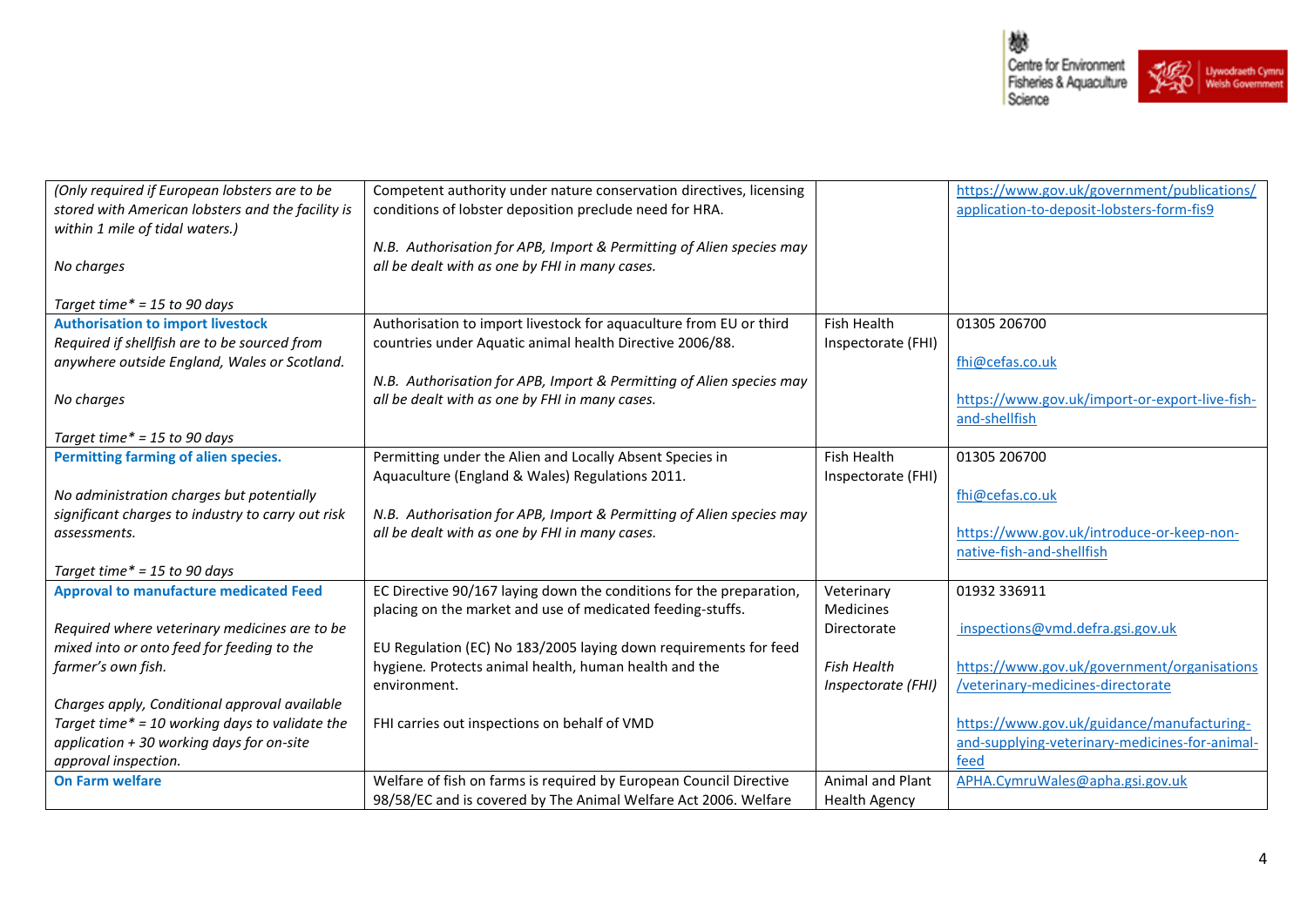

|                                            | at slaughter is defined in European Council Regulation No.<br>1099/2009 and is currently implemented in England and Wales by<br>The Welfare of Animals (Slaughter and Killing) Regulations 1995.                                              | (APHA) and Local<br>Authorities                 | https://www.gov.uk/government/organisations<br>/animal-and-plant-health-<br>agency/about/access-and-opening<br>http://wlga.wales/welsh-local-authority-links<br>https://www.gov.uk/government/publications/<br>fawc-advice-on-farmed-fish-welfare |
|--------------------------------------------|-----------------------------------------------------------------------------------------------------------------------------------------------------------------------------------------------------------------------------------------------|-------------------------------------------------|---------------------------------------------------------------------------------------------------------------------------------------------------------------------------------------------------------------------------------------------------|
| <b>Transporter authorisation</b>           | Welfare in Transport.                                                                                                                                                                                                                         | <b>Animal and Plant</b><br><b>Health Agency</b> | 0300 303 8268                                                                                                                                                                                                                                     |
| <b>Animal Transport Certificates (ATC)</b> | Welfare of Farmed Animals (Transport) (Wales) Order 2007                                                                                                                                                                                      | (APHA)                                          | APHA.CymruWales@apha.gsi.gov.uk                                                                                                                                                                                                                   |
| (ATC may be covered by FHI records)        | FHI carries out inspections on behalf of APHA                                                                                                                                                                                                 | <b>Fish Health</b><br>Inspectorate (FHI)        | https://www.gov.uk/government/organisations<br>/animal-and-plant-health-<br>agency/about/access-and-opening                                                                                                                                       |
| <b>Disposal of mortalities</b>             | Disposal of fish mortalities under Council Regulation EC 1069/2009<br>on animal by-products. Fish which died from disease are defined as<br>Category II material, which must be disposed of in accordance with<br>Article 13 of EC 1069/2009. | Regulation via<br>Local authorities             | http://wlga.wales/welsh-local-authority-links                                                                                                                                                                                                     |
|                                            |                                                                                                                                                                                                                                               | <b>Fish Health</b>                              | 01305 206700                                                                                                                                                                                                                                      |
|                                            | FHI control the disposal of mortalities where premises are subject to<br>control for the presence of a notifiable disease. Otherwise it is the<br>remit of local authorities.                                                                 | Inspectorate (FHI)                              | fhi@cefas.co.uk                                                                                                                                                                                                                                   |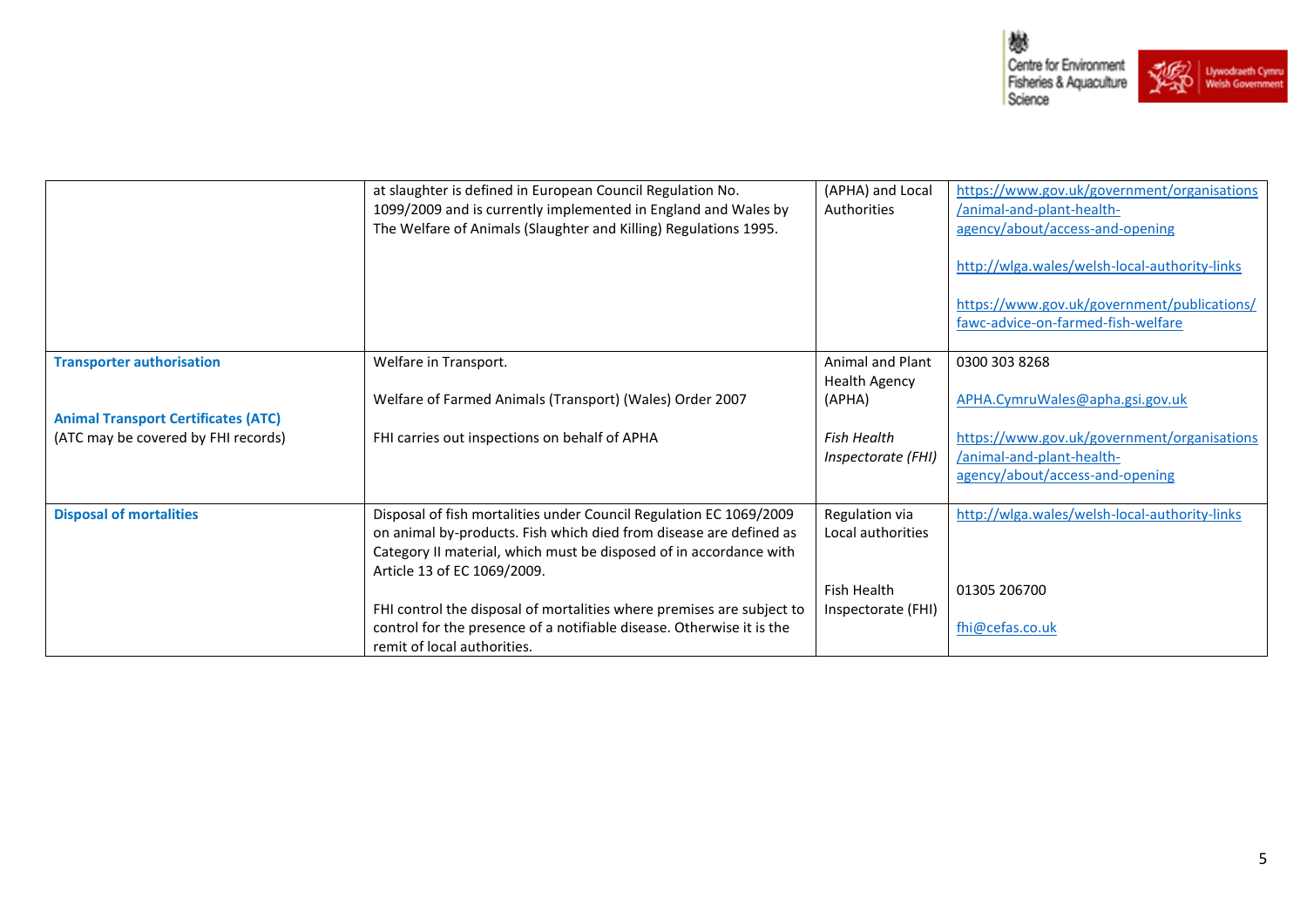

| <b>Plant Health</b>                          | Horticultural Marketing Inspectorate (HMI) require importers to be   | The Plant Health    | https://www.gov.uk/plant-health-controls    |
|----------------------------------------------|----------------------------------------------------------------------|---------------------|---------------------------------------------|
|                                              | registered to use PEACH (procedure for electronic application for    | and Seeds           |                                             |
| Commercial operators must be registered with | certificates from the HMI).                                          | Inspectorate        | http://ehmipeach.defra.gov.uk/              |
| their local Plant Health Inspectorate Office |                                                                      | (PHSI), are part of |                                             |
|                                              | Commercial operations are required to be registered with their local | the Animal and      | https://www.gov.uk/government/organisations |
| Importers have to be registered with         | Plant Health Inspectorate Office.                                    | Plant Health        | /animal-and-plant-health-                   |
| Horticultural Marketing Inspectorate (HMI)   |                                                                      | Agency (APHA).      | agency/about/access-and-opening             |
|                                              |                                                                      |                     |                                             |
| Charges can apply for import and export      |                                                                      | Horticultural       |                                             |
| inspections.                                 |                                                                      | Marketing           |                                             |
|                                              |                                                                      | Inspectorate        |                                             |
|                                              |                                                                      | (HMI)               |                                             |

\*Target times are indicative and may take longer if there are complicated considerations

\*\* EIA = Environmental impact assessment, HRA = Habitats risk assessment, WFD = Water framework directive assessment, WCA = Wildlife and countryside act assessment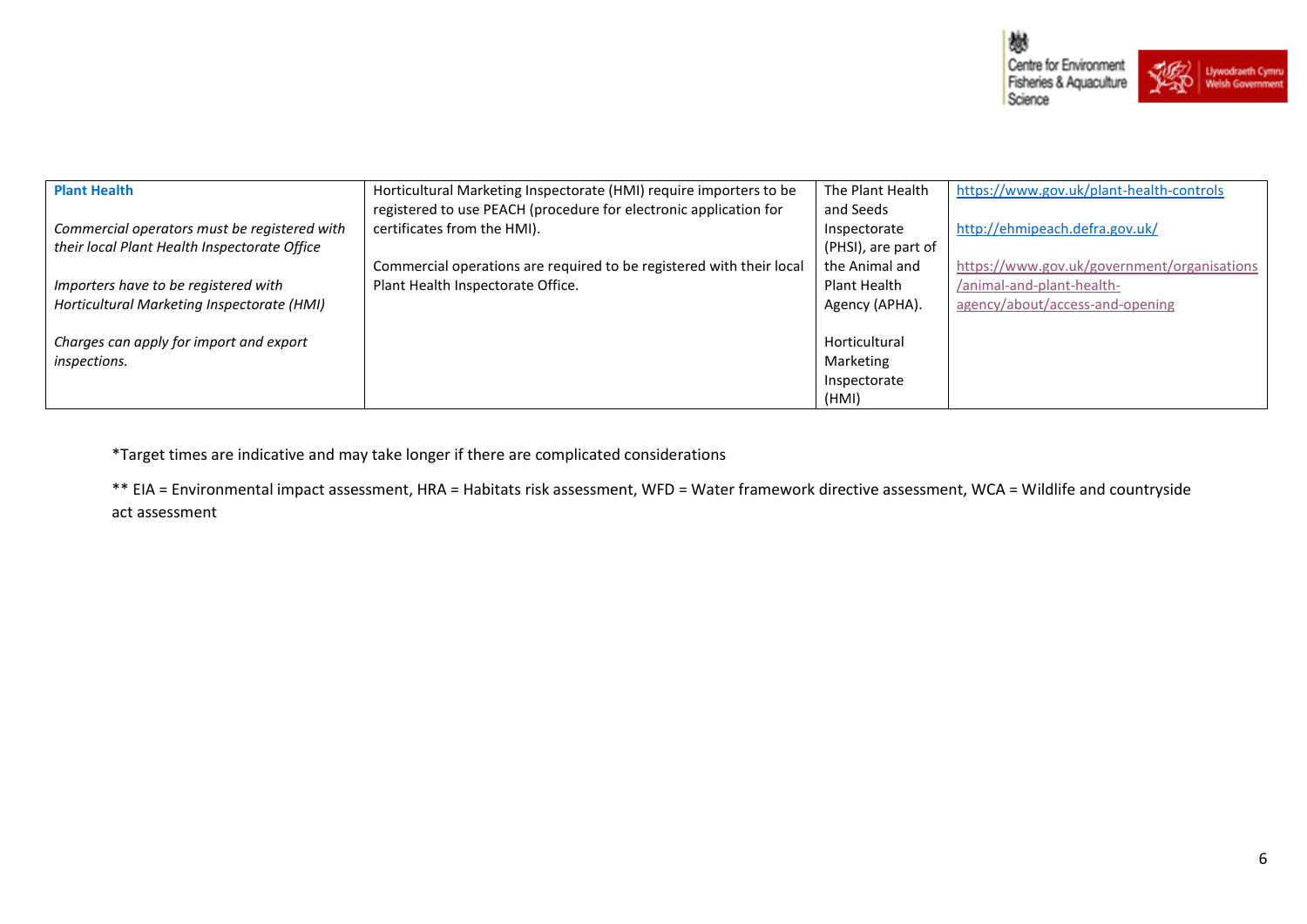

٦

| Assessments that may be required as part of planning permission or other permissions. Please contact your Local Planning Authority and/or Natural |                                                                                                                                                                                                                                                                                                                                                                                                                        |                                                                                                                    |                                                                                                                                                                                                        |  |
|---------------------------------------------------------------------------------------------------------------------------------------------------|------------------------------------------------------------------------------------------------------------------------------------------------------------------------------------------------------------------------------------------------------------------------------------------------------------------------------------------------------------------------------------------------------------------------|--------------------------------------------------------------------------------------------------------------------|--------------------------------------------------------------------------------------------------------------------------------------------------------------------------------------------------------|--|
| Resources Wales for confirmation of if you require such assessments.                                                                              |                                                                                                                                                                                                                                                                                                                                                                                                                        |                                                                                                                    |                                                                                                                                                                                                        |  |
| <b>Assessment type</b>                                                                                                                            | Legislation                                                                                                                                                                                                                                                                                                                                                                                                            | Competent authority *                                                                                              | <b>Contact details</b>                                                                                                                                                                                 |  |
| Environmental Impact Assessment (EIA)                                                                                                             | The Marine Works (Environmental Impact Assessment) Regulations 2017<br>as amended requires applications for a marine license to be screened<br>against its Annex II to check if an EIA is required (mainly sections 1 (f) and<br>$(g)$ ).                                                                                                                                                                              | Natural Resources Wales                                                                                            | 0300 065 3000<br>marinelicensing@naturalresourceswales.g<br>ov.uk<br>http://naturalresourceswales.gov.uk/per<br>mits-and-permissions/marine-<br>licensing/environmental-impact-<br>assessment/?lang=en |  |
| Habitats Risk Assessments (HRA)                                                                                                                   | Any application for works within or adjacent to a European or RAMSAR<br>site will be subject to the provisions of The Conservation of Habitats and<br>Species Regulations 2017. Competent authorities/regulatory bodies will<br>carry out a Habitats Regulations Assessment (HRA) where necessary.<br>The assessment process, if required, will involve data gathering, for which<br>the applicant may be responsible. | Natural Resources Wales<br>(Key competent<br>authority, could be<br>numerous others as<br>detailed in table above) | 0300 065 3000<br>marinelicensing@naturalresourceswales.g<br>ov.uk<br>http://naturalresourceswales.gov.uk/per<br>mits-and-permissions/marine-<br>licensing/habitats-regulations-<br>assessment/?lang=en |  |
| Water Framework Directive (WFD)                                                                                                                   | NRW will carry out a WFD assessment where necessary as part of marine<br>licensing under the Water Framework Directive (2000/60/EC) and The<br>Water Environment (Water Framework Directive) (England and Wales)<br>Regulations 2003.                                                                                                                                                                                  | <b>Natural Resources Wales</b>                                                                                     | http://naturalresourceswales.gov.uk/guid<br>ance-and-advice/environmental-<br>topics/water-management-and-<br>quality/water-quality/improving-water-<br>guality/?lang=en                               |  |
| Wildlife and Countryside Act (WCA)<br>1981 assessment for SSSI's                                                                                  | If your proposal will fall within a SSSI (coastal aquaculture may do) consult<br>Natural Resources Wales about the possible implications of the WCA<br>1981 on your development at an early stage of the application process.                                                                                                                                                                                          | <b>Natural Resources Wales</b><br>or land owner                                                                    | http://naturalresourceswales.gov.uk/per<br>mits-and-permissions/protected-species-<br>licensing/uk-protected-species-<br>licensing/information-on-uk-protected-<br>species-licensing/?lang=en          |  |

 $\mathbf{r}$